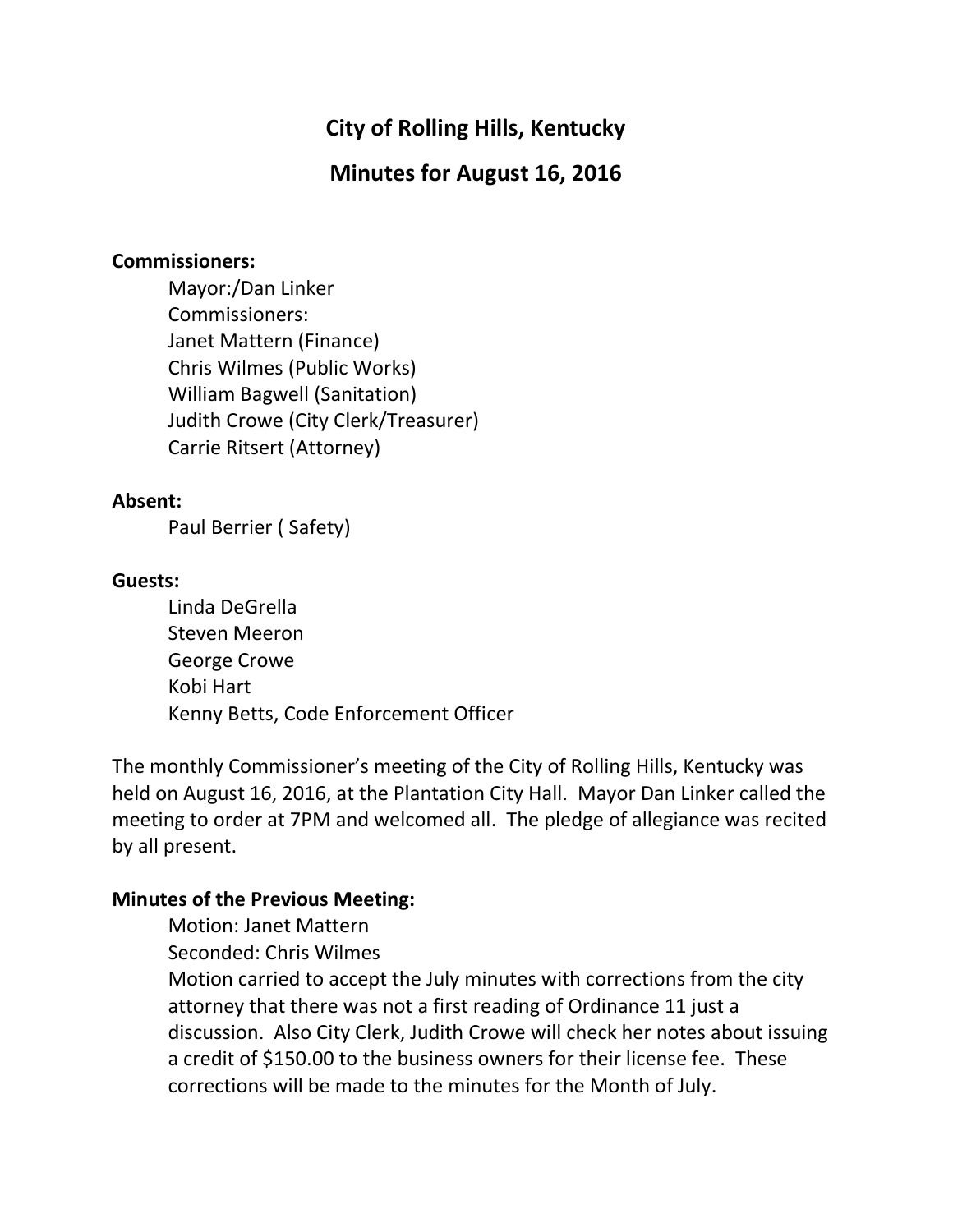### Treasurer's Report:

Motion: Chris Wilmes

Seconded: William Bagwell

Janet Mattern gave her report. Passed out copies of the bank balances and the checkbook was made available for attendees to review.

Janet stated that the CD at Chase Bank will come due the end of the month. She talked with the banks and gave us the rates that are currently available. Motion: Chris WIlmes

Seconded; William Bagwell

Motion made and seconded to keep all the CD's at the current banks and check with the banks to see if they could give us a better rate when it is time to renew the CD's.

## Municipal Orders:

 Janet read the municipal orders. Motion: William Bagwell Seconded: Chris Wilmes Motion carried to approve the municipal orders.

## Public Forum:

Steven Meeron, president of the Villa Condo's association, ask how the rental fee was established, when it took effect, and why all the units are assessed the \$200.00 fee for rental. He presented a list of the properties stating the ones that are rental property and privately owned. Ask how the \$200.00 helped the Villa Condo's, if each rental property paid it. Ask how or when it could be changed and asked about lowering the rate in the years ahead. It was suggested that they return to another meeting after the first of the year to discuss amending that ordinance for the rental units. He asked about running for office and was told you have to live in the city to be able to hold an office.

Linda DeGrella talked about the tree canopy because several trees have been cut down or have fallen down. She suggested that we bring someone in to discuss the trees that our city needs, which ones should or could be taken out and what variety of trees would be good. Linda stated that she would volunteer to help with the trees for the city and see if we could get some trees for free.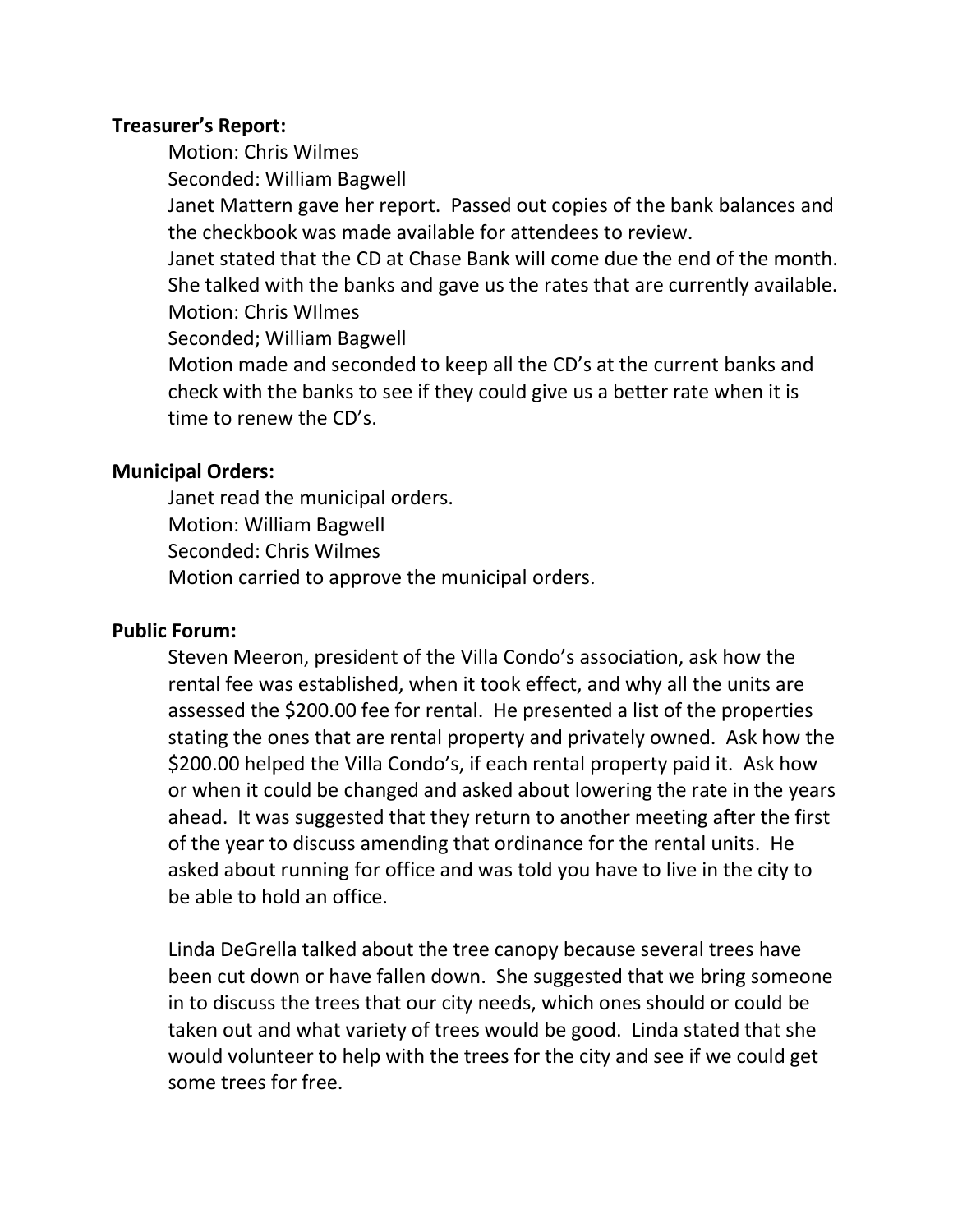Janet said she would help to research how to get trees and would contact Ego-tech to see if they have any ideas.

### City Attorney:

Carrie asked if the HB 431 Letter had been sent as it had to be completed by 8/1/2016. Clerk, Judith Crowe stated that she type the letter, faxed it and the budget amounts for last year and this year to Frankfort for certification.

Ordinance 11 is still in process. Dan typed it up and sent it to all Commissioners. There were several areas that need to be addressed, #17 Fire Hydrates, #21 B Police Chief, and #22 no listing for no parking. Dan stated that if any changes needed to be made to please email them to him in two weeks, he would correct and send it out to all including Carrie, so she could get it ready for the first reading.

Carrie asked about the violations that Kenny had been addressing. Kenny stated that the apartment trash had been cleaned up, owner evicted the person doing it. The Korean restaurant was sent a letter, they came and cleaned up the graffiti, but they have come back and started doing it again. He will call the owner and tell them what has happened.

Carrie asked about the business license, as she thought that it was covered in the last meeting. Chris Wilmes moved to credit the amount to the businesses and Janet Mattern seconded. William Bagwell undecided.

Janet asked if Carrie got a proposal on the Safety Contract for the Security Company. She stated that Paul had not sent her any information on the Safety Contract.

### Sanitation:

William Bagwell gave his report. He stated that the person throwing the garbage on the ground had been evicted. He stated that a handicapped person moved in at 9306 Trentham and he would get hold of Rumpke to assist these people with their trash.

Bill explained our garbage rate. He stated that the apartment are charged more than the city residents, so when we bill them we are charging them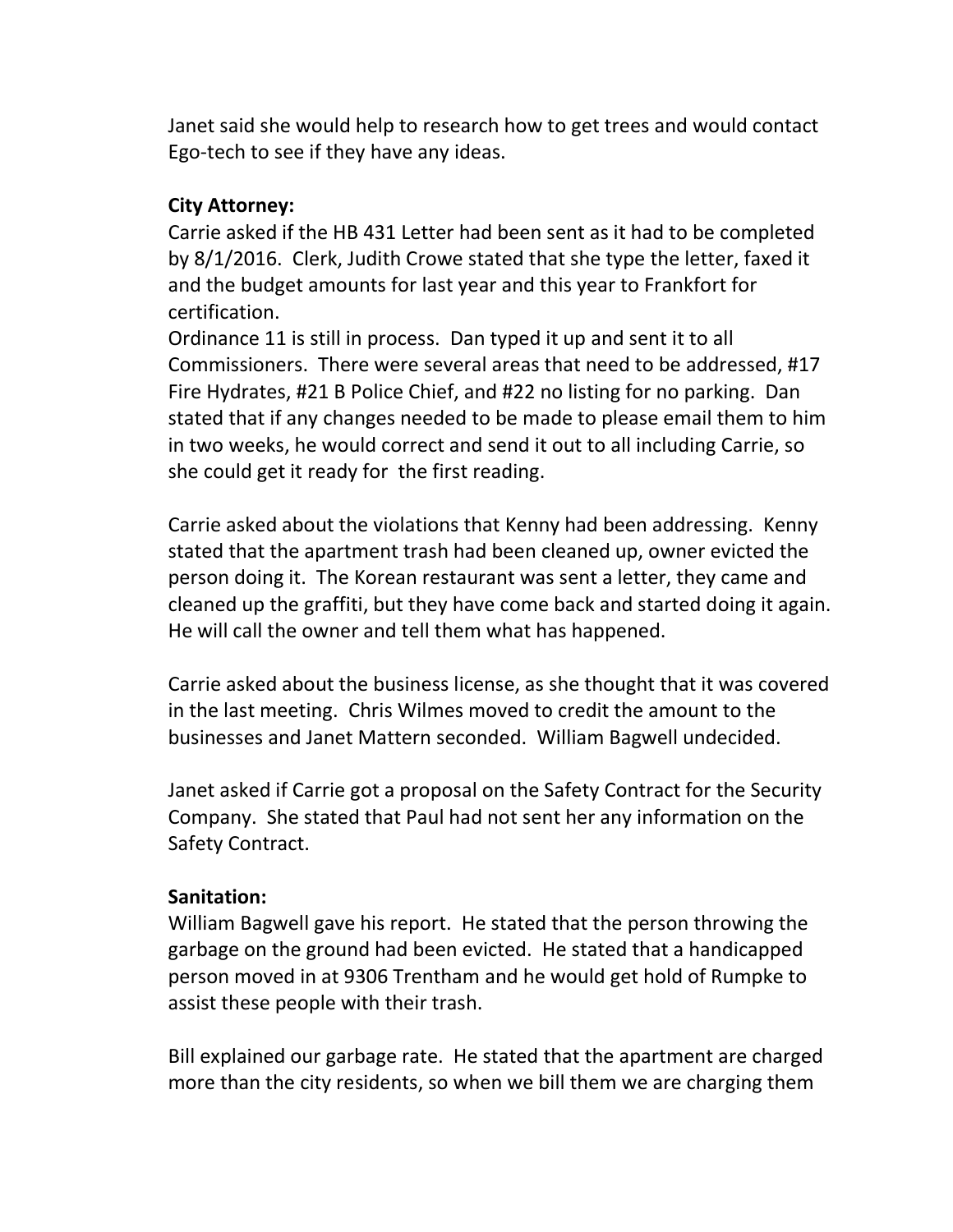the higher rate. The city does make money on the apartment that the city bills.

### Public Works:

Chris Wilmes gave his report. He stated that the electrical problems at the front entrance will have to have estimates for doing the repairs. It is in the wiring and that is why the lights are out. The curbs are getting damaged and are in need of repair. There was a discussion about the trucks coming in the main entrance. The sign that states no trucks cannot be send from Westport Road.

Chris stated that he would go to all the businesses asking them to tell their delivery persons that they need to use Goose Creek to get into the shopping center. He will ask for the dates they get deliveries, the time of day and will look into getting better signage. He also stated that he will look into getting the cost to replace the curbing and cleaning up the broken pieces.

If we have to, we will call a special meeting to discuss the electrical work and the cleaning up of the curbing.

### Safety:

No report.

### Old Business:

Ground maintenance look over the proposal that Dan sent to everyone. If there are any changes let him know. The snow removal specs, cleaning up the end caps, trimming the trees are all included in this proposal.

Think about planning ideas for the 2016-2017 year. If there is something you would like to see done, bring it up at the next meeting with notes.

### New Business:

Vista Print sent us 3 LOGO's to look at for \$90.00. Look over them and let me know if you like any of them. We need to select a professional looking LOGO for the city.